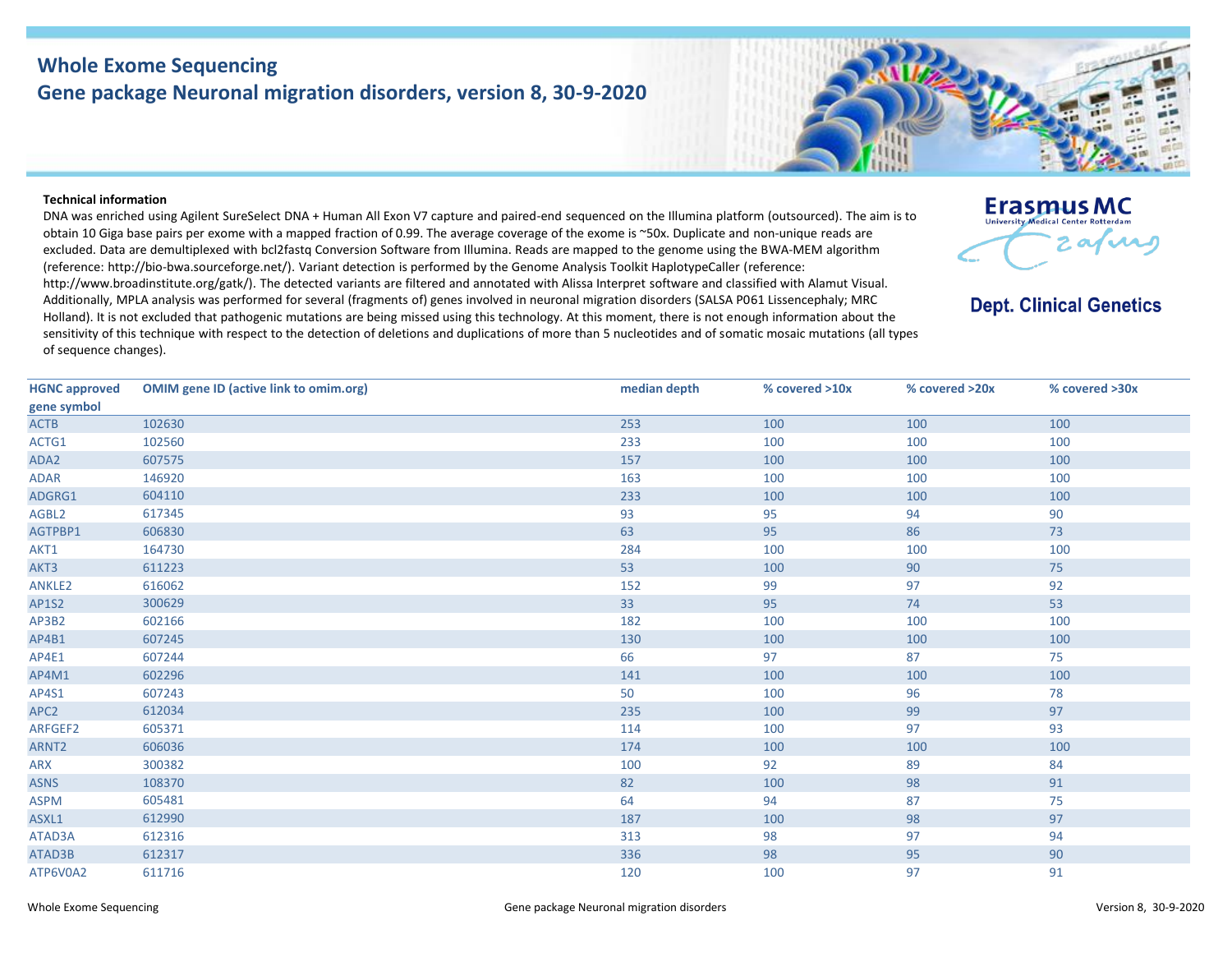| <b>HGNC approved</b> | <b>OMIM gene ID (active link to omim.org)</b> | median depth | % covered >10x | % covered >20x | % covered >30x |
|----------------------|-----------------------------------------------|--------------|----------------|----------------|----------------|
| gene symbol          |                                               |              |                |                |                |
| <b>ATR</b>           | 601215                                        | 76           | 98             | 92             | 83             |
| <b>ATRIP</b>         | 606605                                        | 189          | 100            | 98             | 92             |
| <b>B3GALNT2</b>      | 610194                                        | 101          | 100            | 100            | 99             |
| B4GAT1               | 605517                                        | 291          | 100            | 100            | 100            |
| BAP1                 | 603089                                        | 213          | 100            | 100            | 100            |
| <b>CASK</b>          | 300172                                        | 60           | 96             | 86             | 70             |
| CCND <sub>2</sub>    | 123833                                        | 152          | 100            | 100            | 100            |
| CDK5                 | 123831                                        | 223          | 100            | 100            | 100            |
| CDK5RAP2             | 608201                                        | 113          | 99             | 94             | 90             |
| CDK6                 | 603368                                        | 137          | 98             | 94             | 93             |
| <b>CENPJ</b>         | 609279                                        | 97           | 97             | 93             | 89             |
| <b>CEP135</b>        | 611423                                        | 42           | 92             | 74             | 57             |
| <b>CEP152</b>        | 613529                                        | 79           | 93             | 86             | 81             |
| <b>CEP63</b>         | 614724                                        | 50           | 97             | 81             | 65             |
| CHMP1A               | 164010                                        | 202          | 100            | 100            | 100            |
| <b>CIT</b>           | 605629                                        | 131          | 100            | 100            | 99             |
| CLEC16A              | 611303                                        | 141          | 100            | 99             | 96             |
| CLP1                 | 608757                                        | 213          | 100            | 100            | 100            |
| <b>COL18A1</b>       | 120328                                        | 247          | 100            | 100            | 100            |
| COL4A1               | 120130                                        | 121          | 100            | 99             | 96             |
| COL4A2               | 120090                                        | 196          | 100            | 100            | 99             |
| COLGALT1             | 617531                                        | 178          | 100            | 99             | 95             |
| <b>CRADD</b>         | 603454                                        | 228          | 100            | 100            | 96             |
| CRB <sub>2</sub>     | 609720                                        | 229          | 100            | 100            | 100            |
| <b>CRPPA</b>         | 614631                                        | 76           | 97             | 84             | 77             |
| <b>CSTB</b>          | 601145                                        | 132          | 100            | 100            | 100            |
| CTC1                 | 613129                                        | 174          | 100            | 100            | 100            |
| CTNNA2               | 114025                                        | 106          | 100            | 98             | 93             |
| CTNND2               | 604275                                        | 154          | 98             | 96             | 95             |
| DAB1                 | 603448                                        | 135          | 100            | 98             | 93             |
| DAG1                 | 128239                                        | 269          | 100            | 100            | 100            |
| DCHS1                | 603057                                        | 292          | 100            | 100            | 100            |
| <b>DCX</b>           | 300121                                        | 102          | 100            | 96             | 89             |
| DDX3X                | 300160                                        | 56           | 100            | 98             | 91             |
| DEPDC5               | 614191                                        | 157          | 100            | 100            | 98             |
| DKC1                 | 300126                                        | 73           | 100            | 93             | 88             |
| DNMT3A               | 602769                                        | 198          | 100            | 100            | 100            |
| DYNC1H1              | 600112                                        | 161          | 100            | 100            | 99             |
| EIF2AK3              | 604032                                        | 95           | 97             | 93             | 90             |
| EMG1                 | 611531                                        | 153          | 100            | 100            | 100            |
| EML1                 | 602033                                        | 103          | 100            | 100            | 98             |
| <b>EOMES</b>         | 604615                                        | 171          | 100            | 100            | 100            |
| ERCC1                | 126380                                        | 143          | 100            | 100            | 100            |
| ERCC <sub>2</sub>    | 126340                                        | 262          | 100            | 100            | 100            |
| ERCC5                | 133530                                        | 87           | 99             | 96             | 89             |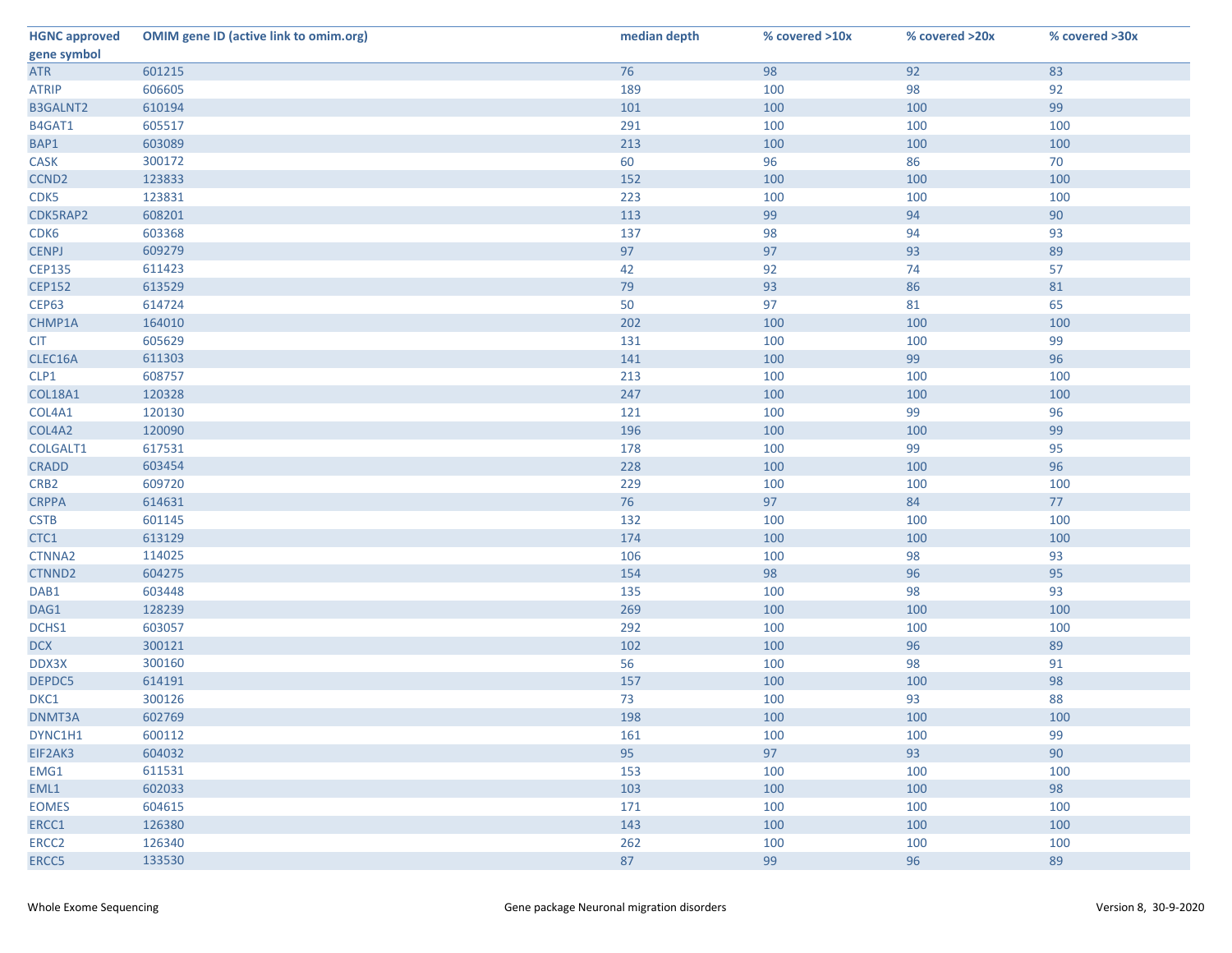| <b>HGNC approved</b> | <b>OMIM gene ID (active link to omim.org)</b> | median depth | % covered >10x | % covered >20x | % covered >30x |
|----------------------|-----------------------------------------------|--------------|----------------|----------------|----------------|
| gene symbol          |                                               |              |                |                |                |
| ERCC6                | 609413                                        | 128          | 100            | 100            | 98             |
| <b>ERMARD</b>        | 615532                                        | 102          | 96             | 82             | 73             |
| FAT4                 | 612411                                        | 170          | 100            | 99             | 98             |
| FIG4                 | 609390                                        | 88           | 100            | 96             | 91             |
| <b>FKRP</b>          | 606596                                        | 339          | 100            | 100            | 100            |
| <b>FKTN</b>          | 607440                                        | 104          | 90             | 81             | 68             |
| <b>FLNA</b>          | 300017                                        | 206          | 100            | 100            | 100            |
| FLVCR2               | 610865                                        | 192          | 100            | 100            | 100            |
| FOXC1                | 601090                                        | 137          | 100            | 96             | 93             |
| FRMD4A               | 616305                                        | 174          | 100            | 100            | 100            |
| <b>GNAQ</b>          | 600998                                        | 137          | 100            | 100            | 100            |
| <b>HNRNPK</b>        | 600712                                        | 69           | 97             | 89             | 77             |
| <b>IBA57</b>         | 615316                                        | 227          | 100            | 100            | 100            |
| IER3IP1              | 609382                                        | 147          | 100            | 95             | 85             |
| IFIH1                | 606951                                        | 70           | 99             | 91             | 80             |
| <b>INTS8</b>         | 611351                                        | 53           | 92             | 77             | 67             |
| ITSN1                | 602442                                        | 109          | 98             | 95             | 91             |
| JAM3                 | 606871                                        | 129          | 100            | 100            | 100            |
| KATNB1               | 602703                                        | 334          | 100            | 100            | 100            |
| KIF11                | 148760                                        | 46           | 95             | 80             | 64             |
| KIF <sub>2</sub> A   | 602591                                        | 58           | 95             | 79             | 65             |
| KIF5C                | 604593                                        | 99           | 99             | 93             | 87             |
| KIF7                 | 611254                                        | 224          | 100            | 100            | 98             |
| <b>KIFBP</b>         | 609367                                        | 117          | 100            | 100            | 100            |
| KNL1                 | 609173                                        | 80           | 99             | 96             | 92             |
| <b>KPTN</b>          | 615620                                        | 242          | 100            | 100            | 100            |
| L1CAM                | 308840                                        | 164          | 100            | 100            | 100            |
| LAMA1                | 150320                                        | 140          | 100            | 99             | 98             |
| LAMA <sub>2</sub>    | 156225                                        | 96           | 100            | 98             | 93             |
| LAMB1                | 150240                                        | 144          | 100            | 98             | 94             |
| LAMC1                | 150290                                        | 152          | 100            | 98             | 95             |
| LAMC3                | 604349                                        | 249          | 100            | 100            | 100            |
| LARGE1               | 603590                                        | 204          | 100            | 100            | 100            |
| LARP7                | 612026                                        | 37           | 95             | 79             | 62             |
| MACF1                | 608271                                        | 104          | 100            | 99             | 97             |
| MAP1A                | 600178                                        | 213          | 100            | 100            | 99             |
| MCF2L                | 609499                                        | 230          | 100            | 100            | 100            |
| MCPH1                | 607117                                        | 114          | 87             | 84             | 81             |
| MDGA1                | 609626                                        | 223          | 100            | 100            | 100            |
| MED13                | 603808                                        | 93           | 100            | 97             | 91             |
| MED17                | 603810                                        | 82           | 97             | 87             | 68             |
| MN1                  | 156100                                        | 253          | 100            | 100            | 100            |
| <b>MPDZ</b>          | 603785                                        | 104          | 100            | 99             | 95             |
| <b>MTOR</b>          | 601231                                        | 147          | 100            | 100            | 100            |
| <b>MYCN</b>          | 164840                                        | 275          | 100            | 100            | 100            |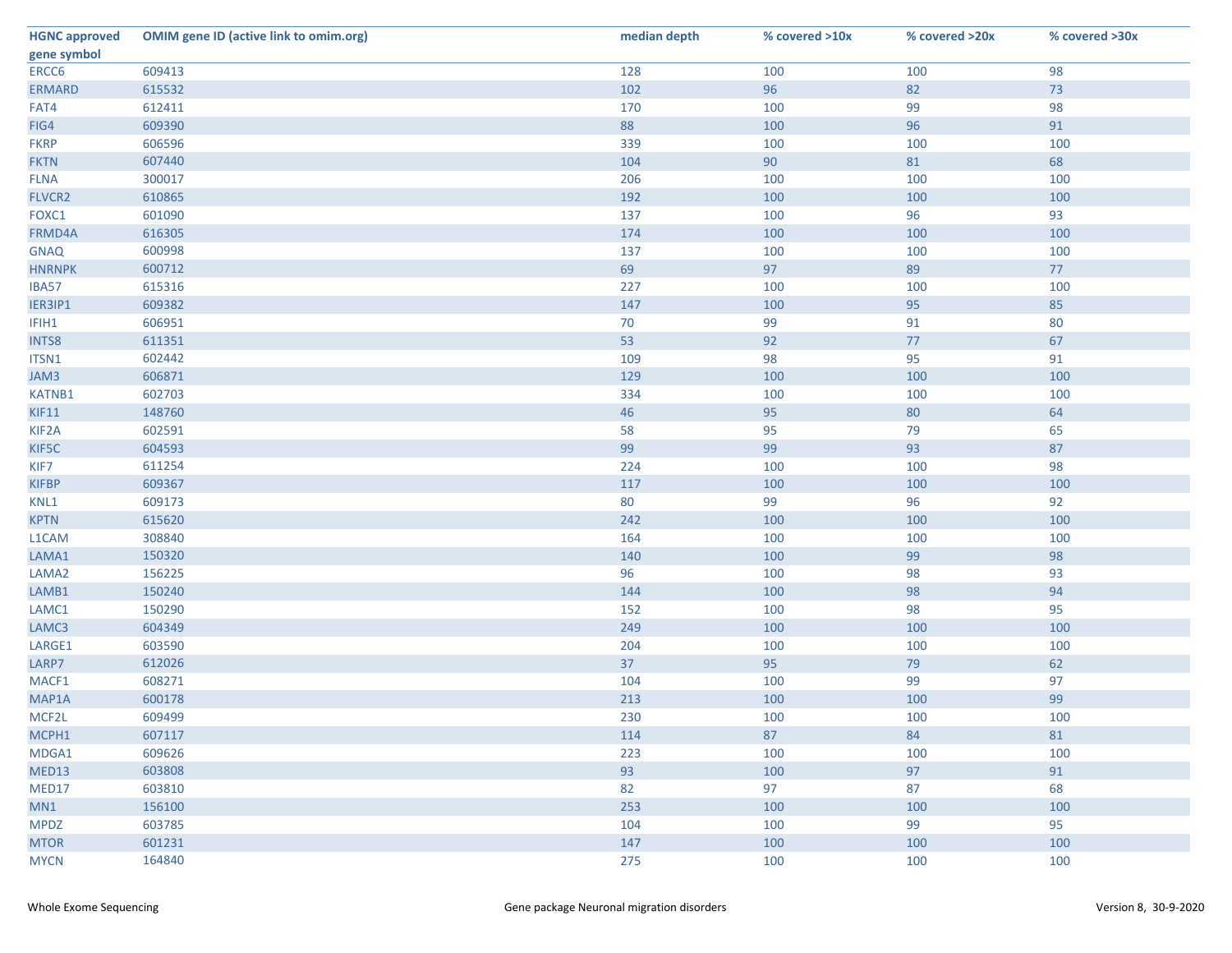| <b>HGNC approved</b> | <b>OMIM gene ID (active link to omim.org)</b> | median depth | % covered >10x | % covered >20x | % covered >30x |
|----------------------|-----------------------------------------------|--------------|----------------|----------------|----------------|
| gene symbol          |                                               |              |                |                |                |
| <b>NBN</b>           | 602667                                        | 57           | 98             | 83             | 71             |
| NCAPD2               | 615638                                        | 136          | 100            | 100            | 100            |
| NCAPD3               | 609276                                        | 113          | 100            | 100            | 97             |
| <b>NCAPH</b>         | 602332                                        | 103          | 95             | 95             | 94             |
| NCAPH <sub>2</sub>   | 611230                                        | 256          | 100            | 100            | 100            |
| NDE1                 | 609449                                        | 133          | 100            | 100            | 100            |
| NEDD4L               | 606384                                        | 98           | 98             | 96             | 93             |
| <b>NFIA</b>          | 600727                                        | 112          | 100            | 100            | 100            |
| NID1                 | 131390                                        | 181          | 100            | 100            | 100            |
| <b>NIN</b>           | 608684                                        | 97           | 98             | 94             | 91             |
| NPRL2                | 607072                                        | 317          | 100            | 100            | 100            |
| NPRL3                | 600928                                        | 184          | 100            | 100            | 100            |
| <b>NSDHL</b>         | 300275                                        | 88           | 100            | 100            | 95             |
| <b>OCLN</b>          | 602876                                        | 100          | 85             | 81             | 69             |
| PAFAH1B1             | 601545                                        | 72           | 86             | 86             | 85             |
| PAX <sub>6</sub>     | 607108                                        | 267          | 100            | 100            | 100            |
| PCDH12               | 605622                                        | 267          | 100            | 100            | 100            |
| <b>PCNT</b>          | 605925                                        | 234          | 100            | 96             | 94             |
| PHC1                 | 602978                                        | 141          | 100            | 100            | 98             |
| PI4KA                | 600286                                        | 153          | 100            | 100            | 99             |
| PIK3CA               | 171834                                        | 69           | 100            | 95             | 89             |
| PIK3R2               | 603157                                        | 272          | 96             | 94             | 93             |
| PLK4                 | 605031                                        | 77           | 98             | 90             | 83             |
| <b>PNKP</b>          | 605610                                        | 246          | 100            | 100            | 100            |
| POLR3B               | 614366                                        | 93           | 100            | 97             | 92             |
| POMGNT1              | 606822                                        | 228          | 100            | 100            | 100            |
| POMT1                | 607423                                        | 155          | 100            | 100            | 100            |
| POMT <sub>2</sub>    | 607439                                        | 154          | 100            | 100            | 97             |
| PRUNE1               | 617413                                        | 140          | 100            | 100            | 100            |
| <b>PTEN</b>          | 601728                                        | 100          | 99             | 94             | 87             |
| PTF1A                | 607194                                        | 138          | 100            | 97             | 93             |
| PYCR2                | 616406                                        | 201          | 100            | 100            | 100            |
| QARS1                | 603727                                        | 206          | 100            | 100            | 100            |
| <b>RAB18</b>         | 602207                                        | 68           | 91             | 90             | 85             |
| RAB3GAP1             | 602536                                        | 86           | 100            | 99             | 95             |
| RAB3GAP2             | 609275                                        | 96           | 97             | 91             | 81             |
| <b>RAD50</b>         | 604040                                        | 51           | 94             | 76             | 57             |
| RARS <sub>2</sub>    | 611524                                        | 70           | 100            | 93             | 77             |
| RBBP8                | 604124                                        | 53           | 99             | 89             | 79             |
| <b>RBM10</b>         | 300080                                        | 130          | 100            | 100            | 100            |
| <b>RELN</b>          | 600514                                        | 114          | 100            | 99             | 97             |
| <b>RHEB</b>          | 601293                                        | 28           | 90             | 59             | 39             |
| RNASEH2A             | 606034                                        | 265          | 100            | 100            | 100            |
| RNASEH2B             | 610326                                        | 60           | 100            | 99             | 89             |
| RNASEH2C             | 610330                                        | 261          | 100            | 100            | 100            |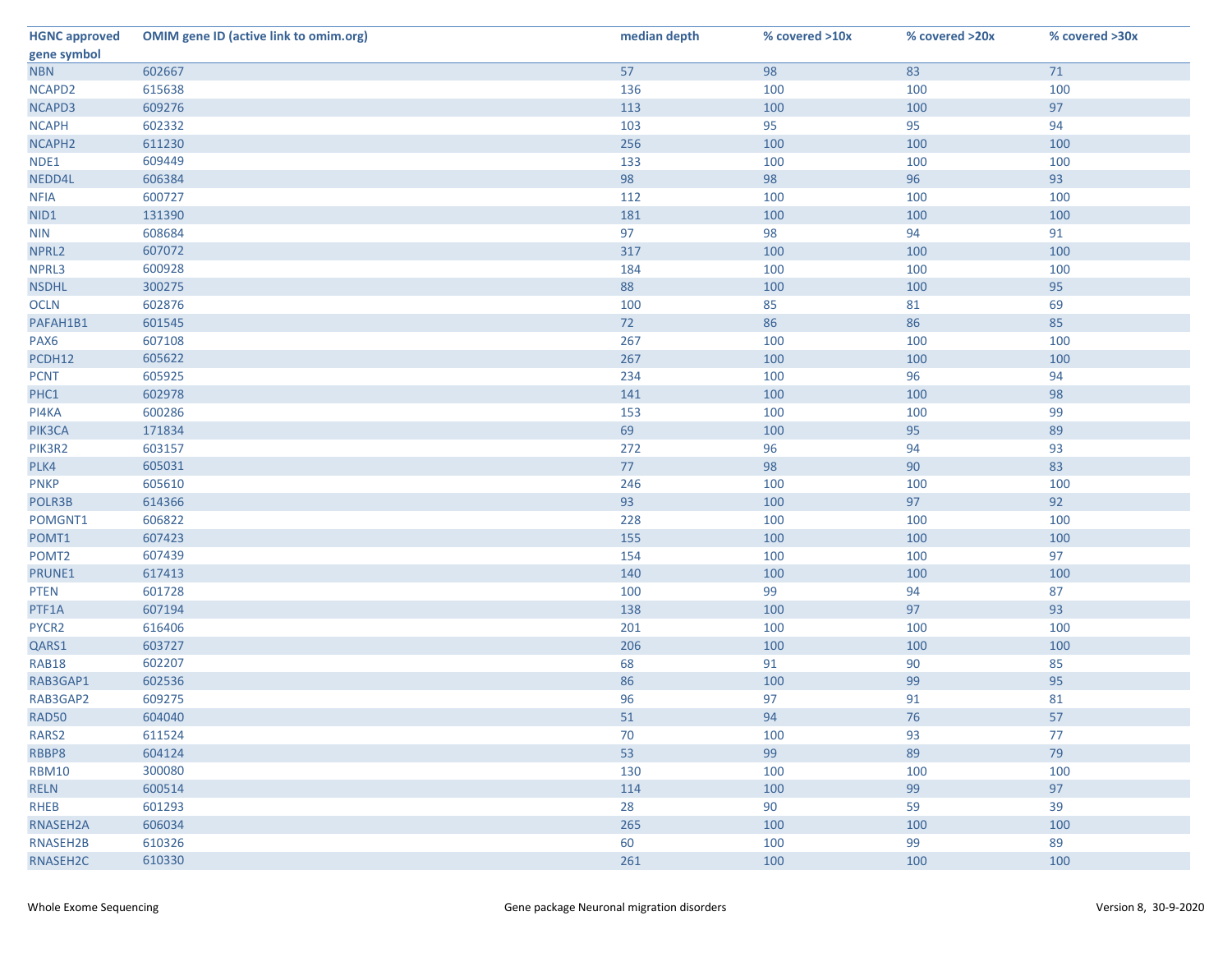| <b>HGNC approved</b> | <b>OMIM gene ID (active link to omim.org)</b> | median depth     | % covered >10x | % covered >20x | % covered >30x |
|----------------------|-----------------------------------------------|------------------|----------------|----------------|----------------|
| gene symbol          |                                               |                  |                |                |                |
| RNASET2              | 612944                                        | 99               | 93             | 92             | 84             |
| RNU4ATAC             | 601428                                        | No coverage data |                |                |                |
| ROBO <sub>3</sub>    | 608630                                        | 213              | 100            | 100            | 100            |
| RTEL1                | 608833                                        | 260              | 100            | 100            | 100            |
| <b>RTTN</b>          | 610436                                        | 74               | 98             | 94             | 87             |
| RXYLT1               | 605862                                        | 75               | 99             | 91             | 82             |
| SAMHD1               | 606754                                        | 97               | 100            | 99             | 93             |
| SCN3A                | 182391                                        | 92               | 100            | 96             | 90             |
| SHANK3               | 606230                                        | 246              | 99             | 98             | 97             |
| SHOC2                | 602775                                        | 74               | 100            | 100            | 96             |
| <b>SLC25A19</b>      | 606521                                        | 168              | 100            | 100            | 100            |
| <b>SLC35A2</b>       | 314375                                        | 196              | 100            | 100            | 99             |
| SMPD4                | 610457                                        | 243              | 100            | 99             | 97             |
| SNAP29               | 604202                                        | 107              | 100            | 100            | 95             |
| SRPX2                | 300642                                        | 102              | 100            | 100            | 100            |
| <b>STAMBP</b>        | 606247                                        | 126              | 100            | 92             | 92             |
| <b>STIL</b>          | 181590                                        | 192              | 100            | 99             | 95             |
| <b>STRADA</b>        | 608626                                        | 154              | 100            | 100            | 96             |
| <b>TBC1D20</b>       | 611663                                        | 149              | 100            | 100            | 96             |
| <b>TBC1D24</b>       | 613577                                        | 390              | 100            | 100            | 100            |
| TBC1D7               | 612655                                        | 94               | 95             | 85             | 85             |
| TBR1                 | 604616                                        | 270              | 100            | 100            | 100            |
| TMTC3                | 617218                                        | 47               | 96             | 79             | 62             |
| TMX2                 | 616715                                        | 147              | 100            | 100            | 100            |
| <b>TRAIP</b>         | 605958                                        | 175              | 100            | 100            | 100            |
| TREX1                | 606609                                        | 313              | 100            | 100            | 100            |
| TSC1                 | 605284                                        | 153              | 100            | 100            | 100            |
| TSC <sub>2</sub>     | 191092                                        | 314              | 100            | 100            | 100            |
| <b>TSEN54</b>        | 608755                                        | 201              | 100            | 100            | 98             |
| <b>TUBA1A</b>        | 602529                                        | 219              | 100            | 100            | 100            |
| <b>TUBA8</b>         | 605742                                        | 185              | 100            | 100            | 100            |
| <b>TUBB</b>          | 191130                                        | 186              | 100            | 100            | 100            |
| <b>TUBB2A</b>        | 615101                                        | 109              | 100            | 90             | 81             |
| <b>TUBB2B</b>        | 612850                                        | 113              | 100            | 90             | 80             |
| TUBB3                | 602661                                        | 330              | 100            | 100            | 97             |
| <b>TUBB4A</b>        | 602662                                        | 233              | 100            | 100            | 100            |
| TUBG1                | 191135                                        | 334              | 100            | 100            | 100            |
| <b>TUBGCP4</b>       | 609610                                        | 122              | 100            | 100            | 98             |
| <b>TUBGCP6</b>       | 610053                                        | 356              | 100            | 100            | 100            |
| <b>VLDLR</b>         | 192977                                        | 120              | 100            | 100            | 98             |
| VPS13B               | 607817                                        | 98               | 99             | 95             | 89             |
| VRK1                 | 602168                                        | 56               | 100            | 89             | 72             |
| WASHC5               | 610657                                        | 82               | 100            | 94             | 87             |
| WDR4                 | 605924                                        | 188              | 100            | 100            | 100            |
| WDR62                | 613583                                        | 214              | 100            | 100            | 100            |